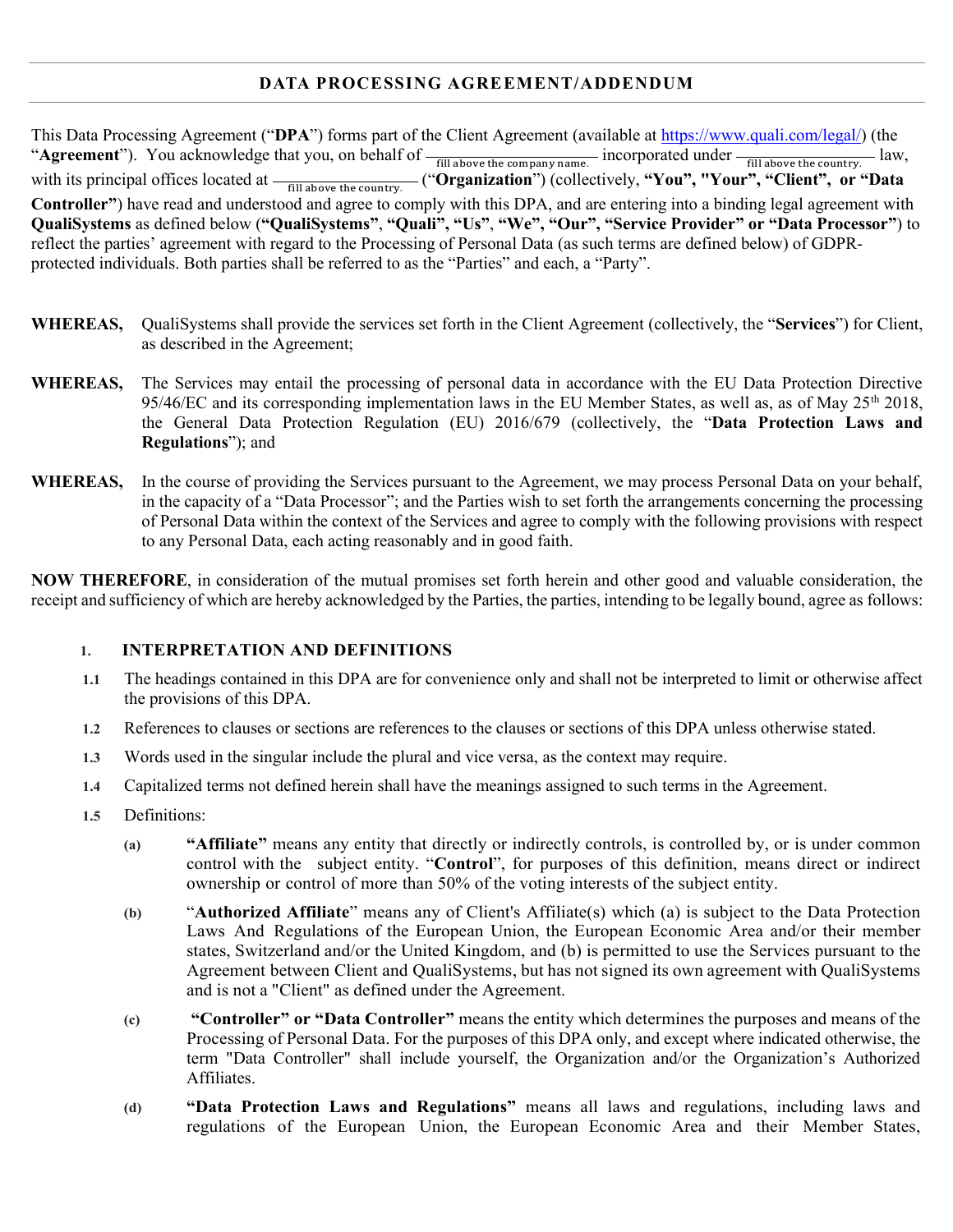Switzerland and the United Kingdom, applicable to the Processing of Personal Data under the Agreement.

- **(e) "Data Subject"** means the identified or identifiable person to whom the Personal Data relates.
- **(f) "Member State"** means a country that belongs to the European Union and/or the European Economic Area. "Union" means the European Union.
- **(g)** "**QualiSystems**" means the relevant QualiSystems entity of the following QualiSystems legal entities: Qualisystems, Ltd. and Qualisystems, Inc.
- **(h)** "**QualiSystems Group**" means QualiSystems and its Affiliates engaged in the Processing of Personal Data.
- **(i)** "**GDPR**" means the Regulation (EU) 2016/679 of the European Parliament and of the Council of 27 April 2016 on the protection of natural persons with regard to the processing of personal data and on the free movement of such data, and repealing Directive 95/46/EC (General Data Protection Regulation).
- **(j) "Personal Data"** means any information relating to an identified or identifiable natural person; an identifiable natural person is one who can be identified, directly or indirectly, in particular by reference to an identifier such as a name, an identification number, location data, an online identifier or to one or more factors specific to the physical, physiological, genetic, mental, economic, cultural or social identity of that natural person.
- **(k) "Process(ing)"** means any operation or set of operations which is performed upon Personal Data, whether or not by automatic means, such as collection, recording, organization, structuring, storage, adaptation or alteration, retrieval, consultation, use, disclosure by transmission, dissemination or otherwise making available, alignment or combination, restriction, erasure or destruction.
- **(l) "Processor" or "Data Processor"** means the entity which Processes Personal Data on behalf of the Controller.
- **(m) "Sub-processor"** means any Processor engaged by QualiSystems.
- **(n)** "**Supervisory Authority**" means an independent public authority which is established by an EU Member State pursuant to the GDPR.

#### **2. PROCESSING OF PERSONAL DATA**

- **2.1 Roles of the Parties.** The Parties acknowledge and agree that with regard to the Processing of Personal Data, (i) Client is the Data Controller, (ii) QualiSystems is the Data Processor and that (iii) QualiSystems or members of the QualiSystems Group may engage Sub-processors pursuant to the requirements set forth in Section 5 "Sub-processors" below.
- **2.2 Client's Processing of Personal Data.** Client shall, in its use of the Services, Process Personal Data in accordance with the requirements of Data Protection Laws and Regulations. For the avoidance of doubt, Client's instructions for the Processing of Personal Data shall comply with Data Protection Laws and Regulations. Client shall have sole responsibility for the means by which Client acquired Personal Data. Without limitation, Client shall have any and all required legal bases in order to collect, Process and transfer to Data Processor the Personal Data and to authorize the Processing by Data Processor of the Personal Data which is authorized in this DPA. Client shall defend, hold harmless and indemnify Data Processor, its Affiliates and subsidiaries (including without limitation their directors, officers, agents, subcontractors and/or employees) from and against any liability of any kind related to any breach, violation or infringement by Client and/or its authorized users of any Data Protection Laws and Regulations and/or this DPA and/or this Section.
- **2.3 Data Processor's Processing of Personal Data.** Subject to the Agreement, Data Processor shall Process Personal Data in accordance with Client's documented instructions for the following purposes: (i) Processing in accordance with the Agreement and this DPA and to provide the Services; (ii) Processing for Client to be able to use the Services; (iii) Processing to comply with other documented reasonable instructions provided by Client (e.g., via email) where such instructions are consistent with the terms of the Agreement; (iv) Processing as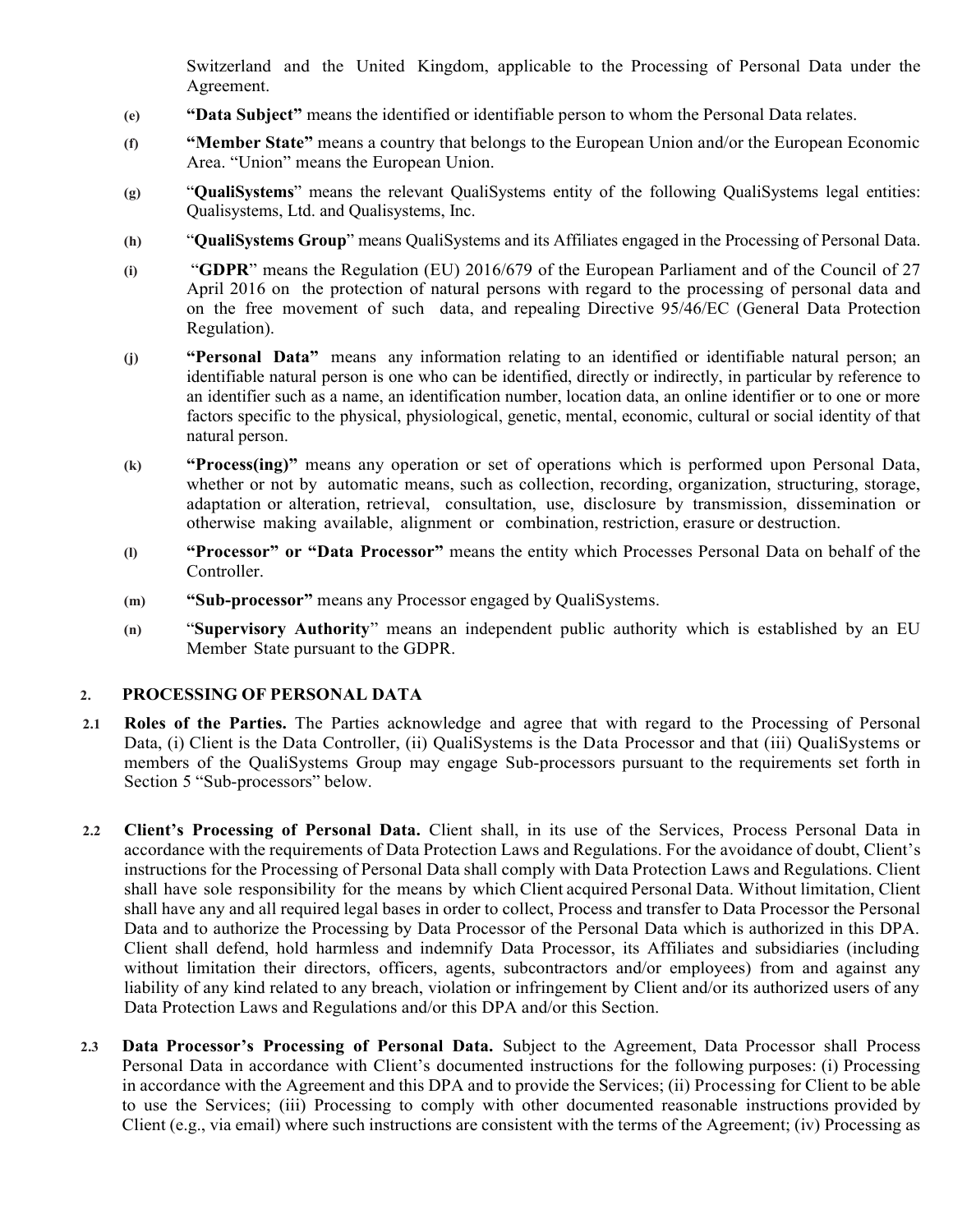required by Union or Member State law to which Data Processor is subject; in such a case, Data Processor shall inform the Client of the legal requirement before processing, unless that law prohibits such information on important grounds of public interest.

To the extent that Data Processor cannot comply with a request from Client and/or its authorized users (including, without limitation, any instruction, direction, code of conduct, certification, or change of any kind), Data Processor (i) shall inform Client, providing relevant details of the problem, (ii) Data Processor may, without any kind of liability towards Client, temporarily cease all Processing of the affected Personal Data (other than securely storing those data), and (iii) if the Parties do not agree on a resolution to the issue in question and the costs thereof, each Party may, as its sole remedy, terminate the Agreement and this DPA with respect to the affected Processing, and Client shall pay to Data Processor all the amounts owed to Data Processor or due before the date of termination. Client will have no further claims against Data Processor (including, without limitation, requesting refunds for Services) due to the termination of the Agreement and/or the DPA in the situation described in this paragraph (excluding the obligations relating to the termination of this DPA set forth below).

QualiSystems will not be liable in the event of any claim brought by a third party, including, without limitation, a Data Subject, arising from any act or omission of QualiSystems, to the extent that such is a result of Client's instructions.

If Client provides QualiSystems or any of the entities of the QualiSystems Group with instructions, requests, suggestions, comments or feedback (whether orally or in writing) with respect to the Services, Client acknowledges that any and all rights, including intellectual property rights, therein shall belong exclusively to QualiSystems and that such shall be considered QualiSystems's intellectual property without restrictions or limitations of any kind, and Client hereby irrevocably and fully transfers and assigns to QualiSystems any and all intellectual property rights therein and waives any and all moral rights that Client may have in respect thereto.

**2.4 Details of the Processing.** The subject-matter of Processing of Personal Data by Data Processor is the performance of the Services pursuant to the Agreement. The duration of the Processing, the nature and purpose of the Processing, as well as the types of Personal Data Processed and categories of Data Subjects under this DPA are further specified in Schedule 1 (Details of the Processing) to this DPA.

# **3. RIGHTS OF DATA SUBJECTS**

**3.1 Data Subject Request***.* Data Processor shall, to the extent legally permitted, promptly notify Client if Data Processor receives a request from a Data Subject to exercise the Data Subject's right of access, right to rectification, erasure ("right to be forgotten"), restriction of Processing, data portability, right to object, or its right not to be subject to automated individual decision making ("Data Subject Request"). Taking into account the nature of the Processing, Data Processor shall assist Client by appropriate technical and organizational measures, insofar as this is possible, for the fulfilment of Client's obligation to respond to a Data Subject Request under Data Protection Laws and Regulations. In addition, to the extent Client, in its use of the Services, does not have the ability to address a Data Subject Request, Data Processor shall upon Client's request provide commercially reasonable efforts to assist Client in responding to such Data Subject Request, to the extent Data Processor is legally permitted to do so and the response to such Data Subject Request is required under Data Protection Laws and Regulations. To the extent legally permitted, Client shall be responsible for any costs arising from Data Processor's provision of such assistance.

#### **4. QUALISYSTEMS PERSONNEL**

- **4.1 Confidentiality.** Data Processor shall ensure that its personnel engaged in the Processing of Personal Data have committed themselves to confidentiality and non-disclosure.
- **4.2** Data Processor may disclose and Process the Personal Data (a) as permitted hereunder (b) to the extent required by a court of competent jurisdiction or other Supervisory Authority and/or otherwise as required by applicable Data Protection Laws and Regulations (in such a case, Data Processor shall inform the Client of the legal requirement before the disclosure, unless that law prohibits such information on important grounds of public interest), or (c) on a "need-to-know" basis under an obligation of confidentiality to its legal counsel(s), data protection advisor(s) and accountant(s).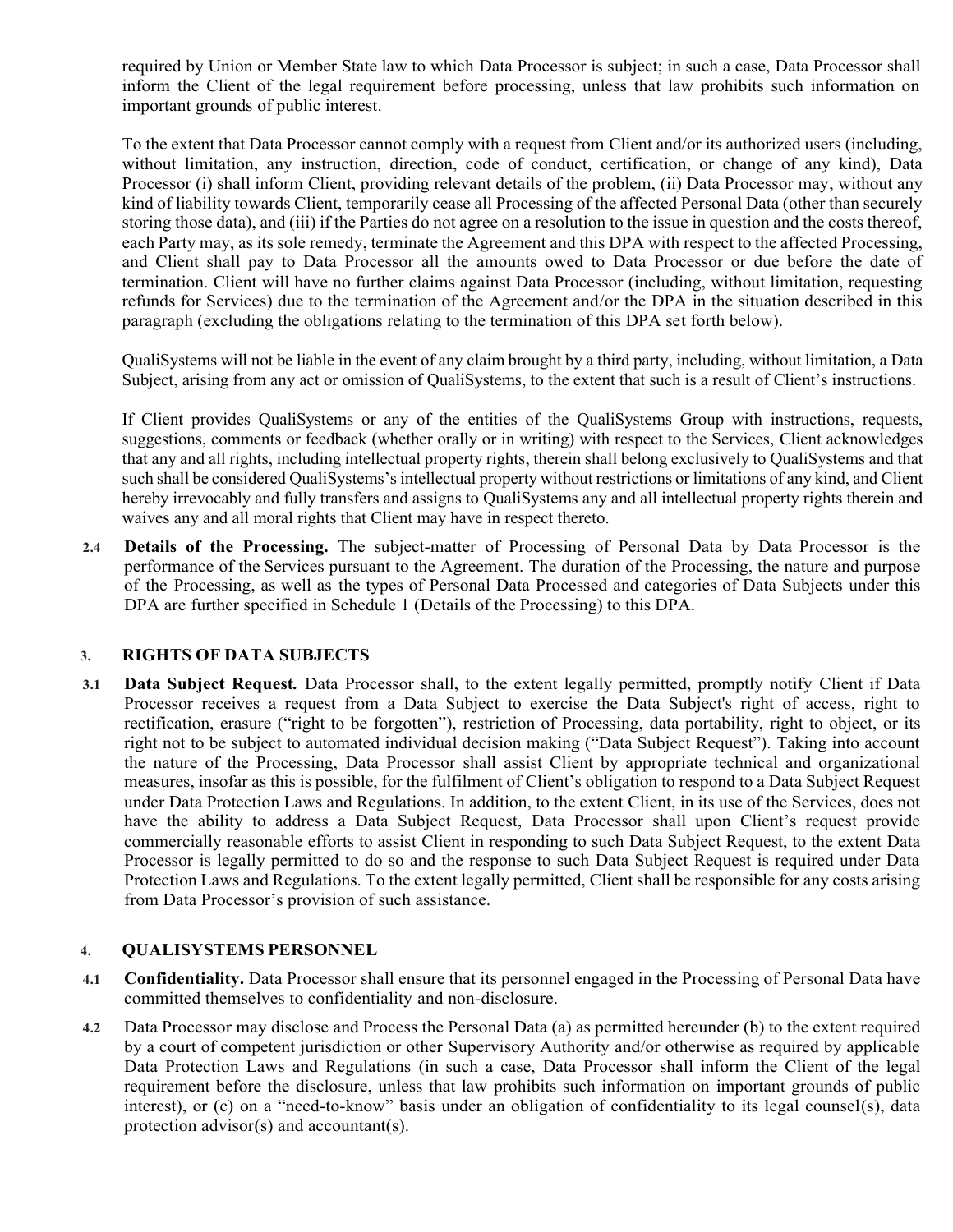#### **5. AUTHORIZATION REGARDING SUB-PROCESSORS**

**5.1 Appointment of Sub-processors.** Client acknowledges and agrees that (a) Data Processor's Affiliates may be used as Sub-processors; and (b) Data Processor and/or Data Processor's Affiliates respectively may engage third-party Sub-processors in connection with the provision of the Services.

#### **5.2 List of Current Sub-processors and Notification of New Sub-processors.**

- **5.2.1** Data Processor shall make available to Client the current list of Sub-processors used by Data Processor via <https://www.quali.com/legal/> . Such Sub-processor list shall include the identities and details of those Sub-processors and their country of location ("**Sub-processor List**"). The Sub-processor List as of the date of execution of this DPA, or as of the date of publication (as applicable), is hereby, or shall be (as applicable), authorized by Client. In any event, the Sub-processor List shall be deemed authorized by Client unless it provides a written reasonable objection for reasons related to the GDPR within ten (10) business days following the publication of the Sub-processor List. Client may reasonably object for reasons related to the GDPR to Data Processor's use of an existing Sub-processor by providing a written objection to  $\frac{dpa@qualicom}{d}$ . In the event Client reasonably objects to an existing Sub-processor, as permitted in the preceding sentences, Client may, as a sole remedy, terminate the applicable Agreement and this DPA with respect only to those Services which cannot be provided by Data Processor without the use of the objected-to Sub-processor by providing written notice to Data Processor provided that all amounts due under the Agreement before the termination date with respect to the Processing at issue shall be duly paid to Data Processor. Client will have no further claims against Data Processor due to (i) past use of approved Sub-processors prior to the date of objection or (ii) the termination of the Agreement (including, without limitation, requesting refunds) and the DPA in the situation described in this paragraph.
- **5.2.2** Client may find on Data Processor's webpage accessible via <https://www.quali.com/> a mechanism to subscribe to notifications of new Sub-processors, to which Client shall subscribe, and if Client subscribes, Data Processor shall provide notification of any new Sub-processor(s) before authorizing such new Sub-processor(s) to Process Personal Data in connection with the provision of the Services.
- **5.3 Objection Right for New Sub-processors.** Client may reasonably object to Data Processor's use of a new Sub-processor for reasons related to the GDPR by notifying Data Processor promptly in writing within two (2) days after receipt of Data Processor's notice in accordance with the mechanism set out in Section 5.2 and such written objection shall include the reasons related to the GDPR for objecting to Data Processor's use of such new Sub-processor. Failure to object to such new Sub-processor in writing within two (2) days following Data Processor's notice shall be deemed as acceptance of the new Sub-Processor. In the event Client reasonably objects to a new Sub-processor, as permitted in the preceding sentences, Data Processor will use reasonable efforts to make available to Client a change in the Services or recommend a commercially reasonable change to Client's use of the Services to avoid Processing of Personal Data by the objected-to new Sub-processor without unreasonably burdening the Client. If Data Processor is unable to make available such change within a reasonable period of time, which shall not exceed sixty (60) days, Client may, as a sole remedy, terminate the applicable Agreement and this DPA with respect only to those Services which cannot be provided by Data Processor without the use of the objected-to new Sub-processor by providing written notice to Data Processor provided that all amounts due under the Agreement before the termination date with respect to the Processing at issue shall be duly paid to Data Processor. Until a decision is made regarding the new Sub-processor, Data Processor may temporarily suspend the Processing of the affected Personal Data. Client will have no further claims against Data Processor due to the termination of the Agreement (including, without limitation, requesting refunds) and/or the DPA in the situation described in this paragraph.
- **5.4 Agreements with Sub-processors**. Data Processor shall respect the conditions referred to in Articles 28.2 and 28.4 of the GDPR when engaging another processor for Processing Personal Data provided by Client. In accordance with Articles 28.7 and 28.8 of the GDPR, if and when the European Commission lays down the standard contractual clauses referred to in such Article, the Parties may revise this DPA in good faith to adjust it to such standard contractual clauses.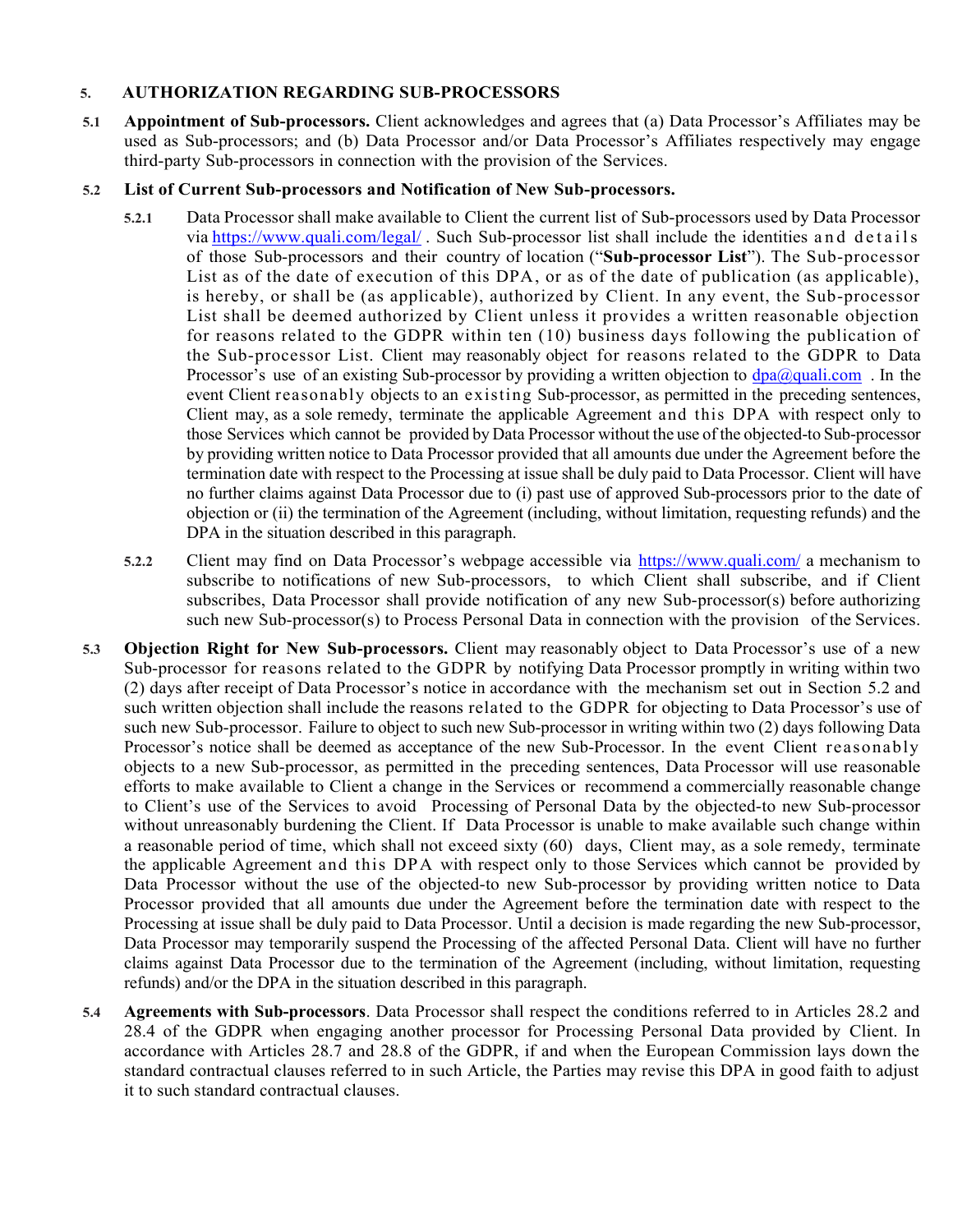# **6. SECURITY**

- **6.1 Controls for the Protection of Personal Data.** Data Processor shall maintain all industry-standard technical and organizational measures required pursuant to Article 32 of the GDPR for protection of the security (including protection against unauthorized or unlawful Processing and against accidental or unlawful destruction, loss or alteration or damage, unauthorized disclosure of, or access to, Personal Data), confidentiality and integrity of Personal Data. Data Processor regularly monitors compliance with these measures. Upon the Client's request, Data Processor will assist Client, at Client's cost, in ensuring compliance with the obligations pursuant to Articles 32 to 36 of the GDPR taking into account the nature of the processing and the information available to Data Processor.
- **6.2 Third-Party Certifications and Audits.** Upon Client's written request at reasonable intervals, and subject to the confidentiality obligations set forth in the Agreement and this DPA, Data Processor shall make available to Client (or Client's independent, third-party auditor that is not a competitor of Data Processor) all reasonable information necessary to demonstrate compliance with the obligations laid down in this DPA and allow for and contribute to audits, including inspections (provided, however, that such information, audits, inspections and the results therefrom, including the documents reflecting the outcome of the audit and/or the inspection, shall only be used by Client to assess compliance with this DPA, and shall not be used for any other purpose or disclosed to any third party without Data Processor's prior written approval and, upon Data Processor's first request, Client shall return all records or documentation in Client's possession or control provided by Data Processor or obtained in the context of the audit and/or the inspection). With respect to audits and inspections, the parties shall discuss in good faith and agree on the scope, timing and details of the audits and inspections. To the extent that Data Processor's obligations in this section involve more than 8 hours/man of work, Client shall bear the costs and expenses of complying with this clause.

# **7. PERSONAL DATA INCIDENT MANAGEMENT AND NOTIFICATION**

Data Processor maintains security incident management policies and procedures specified in Security Documentation and, to the extent required under applicable Data Protection Laws and Regulations, shall notify Client without undue delay after becoming aware of the accidental or unlawful destruction, loss, alteration, unauthorized disclosure of, or access to Personal Data, including Personal Data, transmitted, stored or otherwise Processed by Data Processor or its Sub-processors of which Data Processor becomes aware (a "**Personal Data Incident**"). Data Processor shall make reasonable efforts to identify the cause of such Personal Data Incident and take those steps as Data Processor deems necessary and reasonable in order to remediate the cause of such a Personal Data Incident to the extent the remediation is within Data Processor's reasonable control. The obligations herein shall not apply to incidents that are caused by Client or Client's users. In any event, Client will be the party responsible for notifying supervisory authorities and/or concerned data subjects (where required by Data Protection Laws and Regulations).

# **8. RETURN AND DELETION OF PERSONAL DATA**

Subject to the Agreement, Data Processor shall, at the choice of Client, delete or return the Personal Data to Client after the end of the provision of the Services relating to processing, and shall delete existing copies unless applicable law requires storage of the Personal Data. In any event, to the extent required or allowed by applicable law, Data Processor may retain one copy of the Personal Data for evidence purposes and/or for the establishment, exercise or defense of legal claims and/or to comply with applicable laws and regulations. If the Client requests the Personal Data to be returned, the Personal Data shall be returned in the format generally available for Data Processor's Clients.

# **9. AUTHORIZED AFFILIATES**

- **9.1 Contractual Relationship.** The Parties acknowledge and agree that, by executing the DPA, the Client enters into the DPA on behalf of itself and, as applicable, in the name and on behalf of its Authorized Affiliates, thereby establishing a separate DPA between Data Processor. Each Authorized Affiliate agrees to be bound by the obligations under this DPA. All access to and use of the Services by Authorized Affiliates must comply with the terms and conditions of the Agreement and this DPA and any violation of the terms and conditions therein by an Authorized Affiliate shall be deemed a violation by Client.
- **9.2 Communication.** The Client shall remain responsible for coordinating all communication with Data Processor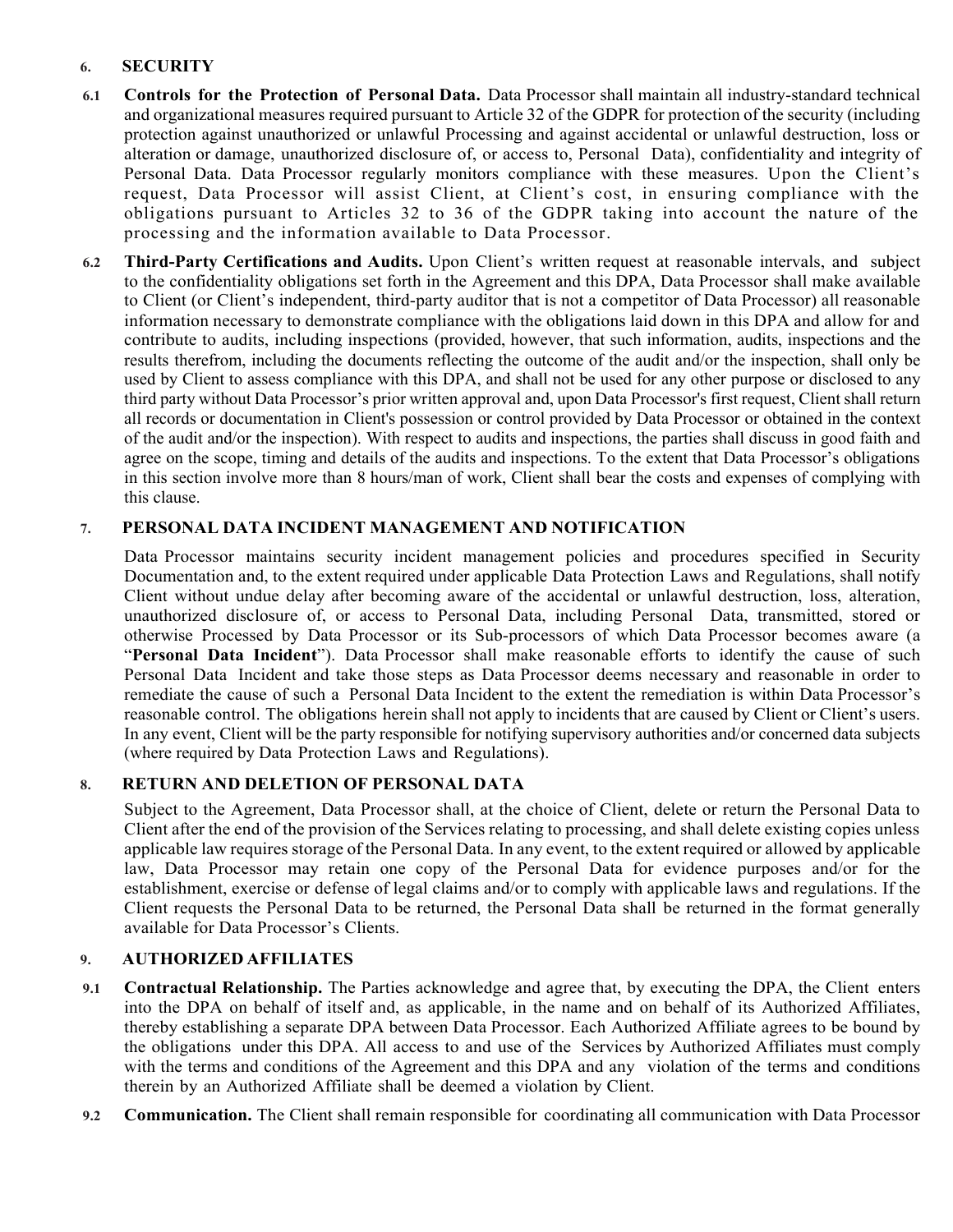under the Agreement and this DPA and shall be entitled to make and receive any communication in relation to this DPA on behalf of its Authorized Affiliates.

#### **10. OTHER PROVISIONS**

- **10.1 GDPR.** With effect from 25 May 2018, the Parties will Process the Personal Data in accordance with the GDPR requirements directly applicable to each Party in the context of the provision and use of the Services.
- **10.2 Collaboration with Clients' Data Protection Impact Assessments.** With effect from 25 May 2018, upon Client's request, Data Processor shall provide Client, at Client's cost, with reasonable cooperation and assistance needed to fulfil Client's obligation under the GDPR to carry out a data protection impact assessment related to Client's use of the Services, to the extent Client does not otherwise have access to the relevant information, and to the extent such information is available to Data Processor. Data Processor shall provide, at Client's cost, reasonable assistance to Client in the cooperation or prior consultation with the Supervisory Authority in the performance of its tasks relating to Section 10.2 of this DPA, to the extent required under the GDPR.
- **10.3 Transfer mechanisms for data transfers.**
- **a) Transfers to countries that offer adequate level of data protection**: Personal Data may be transferred from the EU Member States, the three EEA member countries (Norway, Liechtenstein and Iceland) and the United Kingdom (collectively, "**EEA**") to countries that offer adequate level of data protection under or pursuant to the adequacy decisions published by the relevant data protection authorities of the EEA, the Union, the Member States or the European Commission ("**Adequacy Decisions**"), without any further safeguard being necessary.
- **b) Transfers of Personal Data to the United States**: Qualisystems, Inc. has adhered to the EU-US Privacy Shield Framework. **Transfers to other countries**: If the Processing of Personal Data includes transfers from the EEA to countries which do not offer adequate level of data protection or which have not been subject to an Adequacy Decision ("Other Countries"), the Parties shall comply with Article 46 of the GDPR, and shall execute, if required, the standard data protection clauses adopted by the relevant data protection authorities of the EEA, the Union, the Member States or the European Commission or comply with any of the other mechanisms provided for in the GDPR for transferring Personal Data to such Other Countries.
- **10.4** For clarity, responsibility for compliance with the obligations corresponding to Data Controllers under Data Protection Laws and Regulations shall rest with Client and not with QualiSystems. QualiSystems may, at Client's cost, provide reasonable assistance to Client with regards to such obligations.

#### **11. TERMINATION**

This DPA shall automatically terminate upon the termination or expiration of the Agreement under which the Services are provided.

# **12. RELATIONSHIP WITH AGREEMENT**

In the event of any conflict between the provisions of this DPA and the provisions of the Agreement, the provisions of this DPA shall prevail over the conflicting provisions of the Agreement.

Notwithstanding anything to the contrary in the Agreement and/or in any agreement between the parties: (A) Data Processor' (including Data Processor's Affiliates') entire, total and aggregate liability, for any breach of this DPA and/or Data Protection Laws and Regulations, including, if any, any indemnification obligation under the Agreement regarding data protection or privacy, shall be limited to the amounts paid to Data Processor under the Agreement. This limitation of liability is cumulative and not per incident; (B) In no event will Data Processor and/or Data Processor Affiliates and/or their third-party providers, be liable under, or otherwise in connection with this DPA for: (i) any indirect, exemplary, special, consequential, incidental or punitive damages; (ii) any loss of profits, business, or anticipated savings; (iii) any loss of, or damage to data, reputation, revenue or goodwill; and/or (iv) the cost of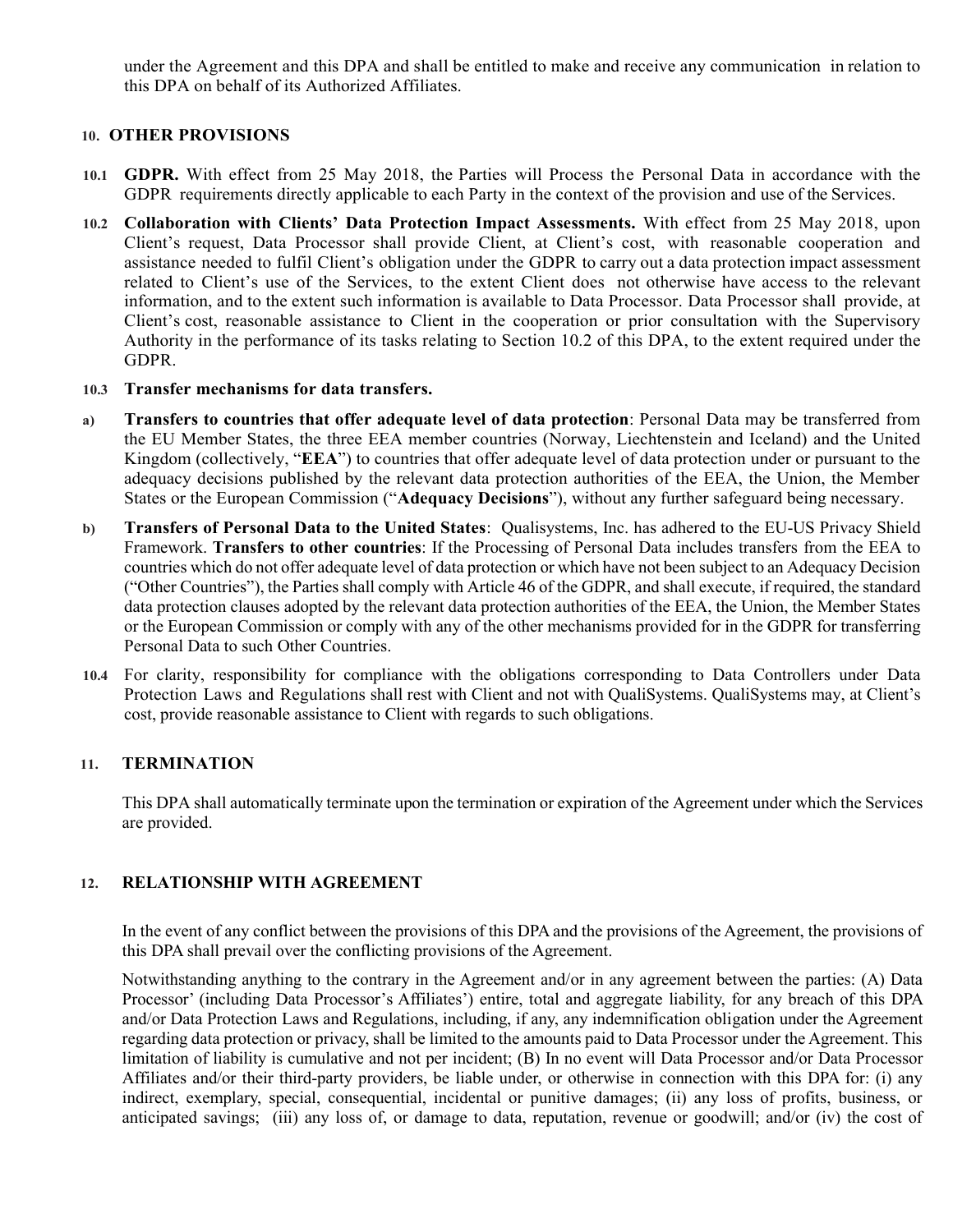procuring any substitute goods or services; and (C) The foregoing exclusions and limitations on liability set forth in this Section shall apply: (i) even if Data Processor, Data Processor Affiliates or third-party providers, have been advised, or should have been aware, of the possibility of losses or damages; (ii) even if any remedy in this DPA fails of its essential purpose; and (iii) regardless of the form, theory or basis of liability (such as, but not limited to, breach of contract or tort).

#### **13. AMENDMENTS**

This DPA may be amended at any time by a written instrument duly signed by each of the Parties.

#### **14. LEGAL EFFECT**

This DPA shall only become legally binding between Client and Data Processor when the formalities steps set out in the Section "INSTRUCTIONS ON HOW TO EXECUTE THIS DPA" below have been fully completed.

### **15. SIGNATURE**

The Parties represent and warrant that they each have the power to enter into, execute, perform and be bound by this DPA.

You, as the signing person on behalf of Client, represent and warrant that you have, or you were granted, full authority to bind the Organization and, as applicable, its Authorized Affiliates to this DPA. If you cannot, or do not have authority to, bind the Organization and/or its Authorized Affiliates, you shall not supply or provide Personal Data to QualiSystems.

By signing this DPA, Client enters into this DPA on behalf of itself and, to the extent required or permitted under applicable Data Protection Laws and Regulations, in the name and on behalf of its Authorized Affiliates, if and to the extent that QualiSystems processes Personal Data for which such Authorized Affiliates qualify as the/a "data controller".

This DPA has been pre-signed on behalf of QualiSystems.

Instructions on how to execute this DPA.

- 1. To complete this DPA, you must complete the missing information; and
- 2. Send the completed and signed DPA to us by email, indicating the Client's Account name and Number, to [dpa@quali.com.](mailto:dpa@quali.com)

Upon receipt of the validly-completed DPA by Qualisystems at this email address, this DPA shall come into effect and legally bind the parties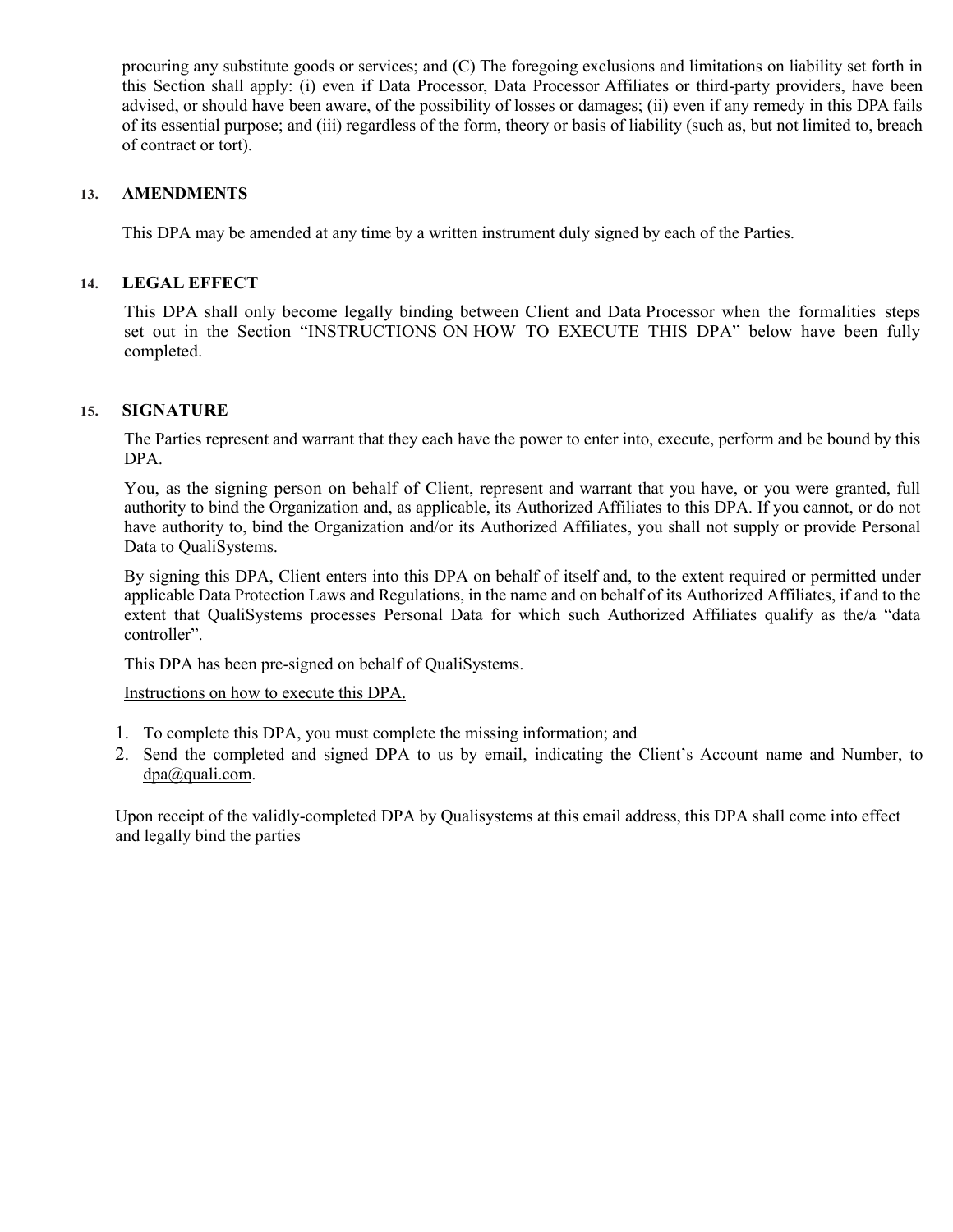# **List of Schedules**

• **SCHEDULE 1 - DETAILS OF THE PROCESSING**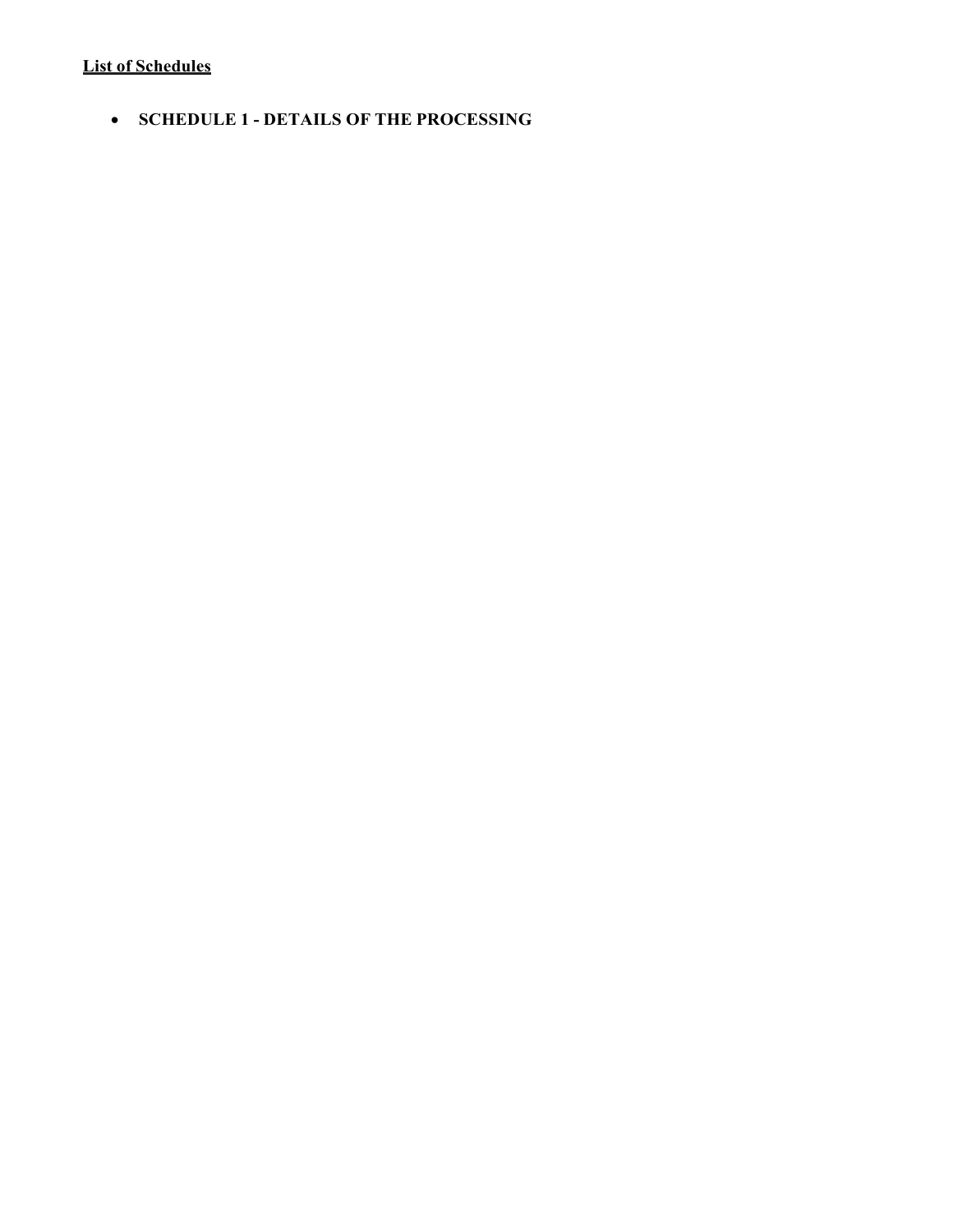The parties' authorized signatories have duly executed this Agreement:

# **CLIENT:**

Signature: Client Legal Name: Print Name: Title: Date:

# **QualiSystems Ltd.**

Quali<sup>8</sup>ystems Ltd. Legal Name: LIOR KORIAT Print Name: LIOR KORIAT Title: CEO Date: August 13, 2018

#### **QualiSystems Inc.**

QualjSystems USA Inc. Legal Name: LIOR KORIAT Print Name: LIOR KORIAT Title: CEO Date: August 13, 2018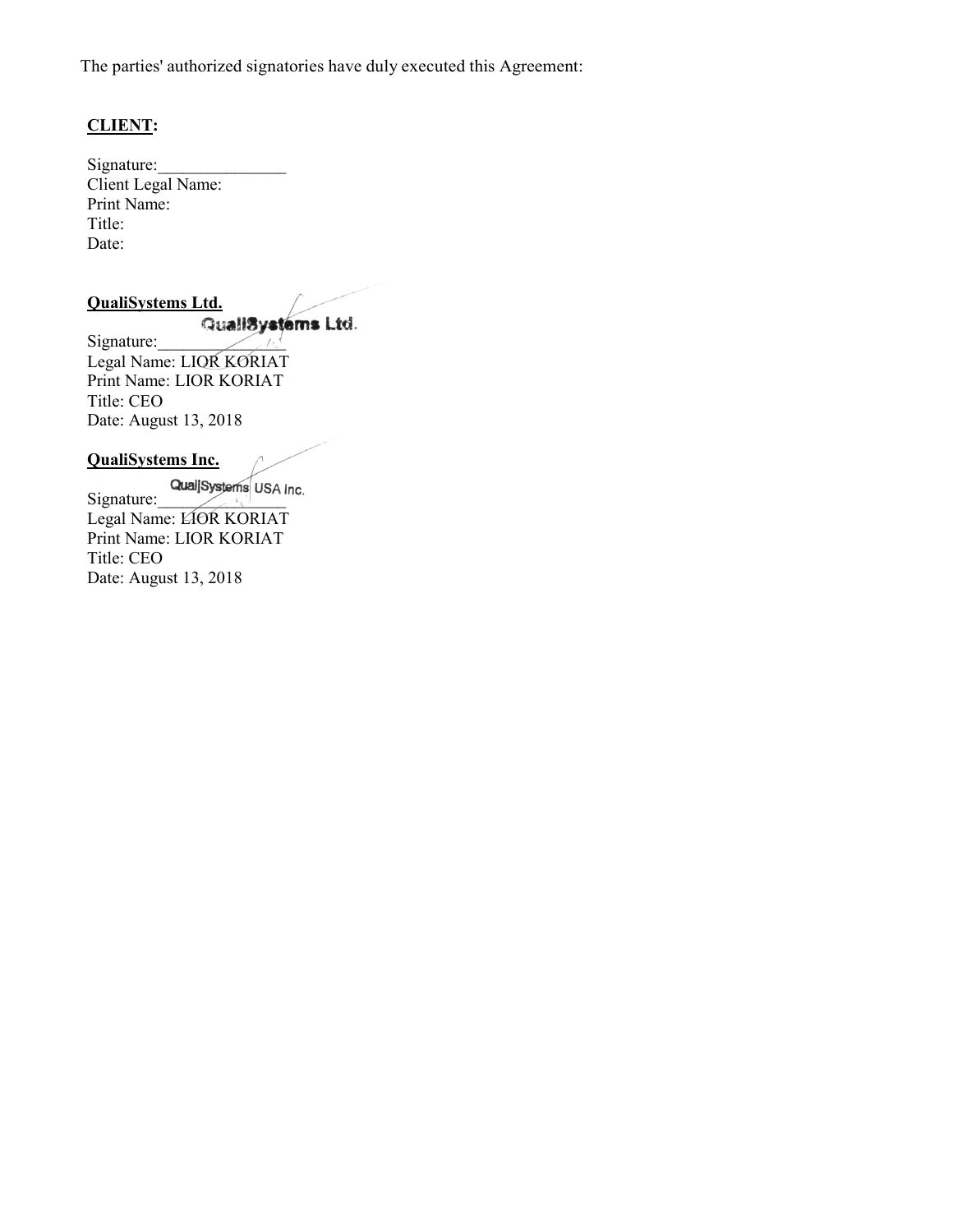### **SCHEDULE 1 - DETAILS OF THE PROCESSING**

### **Subject matter**

Data Processor will Process Personal Data as necessary to perform the Services pursuant to the Agreement, as further instructed by Client in its use of the Services.

# **Nature and Purpose of Processing**

- 1. Providing the Service(s) to Client.
- 2. Setting up an account/account(s) for Client.
- 3. Setting up profile(s) for users authorized by Clients.
- 4. For Client to be able to use the Services.
- 5. For Data Processor to comply with documented reasonable instructions provided by Client where such instructions are consistent with the terms of the Agreement.
- 6. Performing the Agreement, this DPA and/or other contracts executed by the Parties.
- 7. Providing support and technical maintenance, if agreed in the Agreement.
- 8. Resolving disputes.
- 9. Enforcing the Agreement, this DPA and/or defending Data Processor's rights.
- 10. Management of the Agreement, the DPA and/or other contracts executed by the Parties, including fees payment, account administration, accounting, tax, management, litigation; and
- 11. Complying with applicable laws and regulations, including for cooperating with local and foreign tax authorities, preventing fraud, money laundering and terrorist financing.
- 12. All tasks related with any of the above.

### **Duration of Processing**

Subject to any Section of the DPA and/or the Agreement dealing with the duration of the Processing and the consequences of the expiration or termination thereof, Data Processor will Process Personal Data for the duration of the Agreement, unless otherwise agreed upon in writing.

# **Type of Personal Data**

Client may submit Personal Data to the Services, the extent of which is determined and controlled by Client in its sole discretion, and which may include, but is not limited to the following categories of Personal Data:

- First name
- Last name
- **Business Address**
- Phone number
- Email address
- Company
- Title
- Country
- Personal Data included in the management of the Client's  $Project(s)$
- Payment information
- Business information
- Any other Personal Data or information that the Client decides to provide to the Data Processor.

The Client and the Data Subjects shall provide the Personal data to Data Processor by supplying the Personal data to (a)